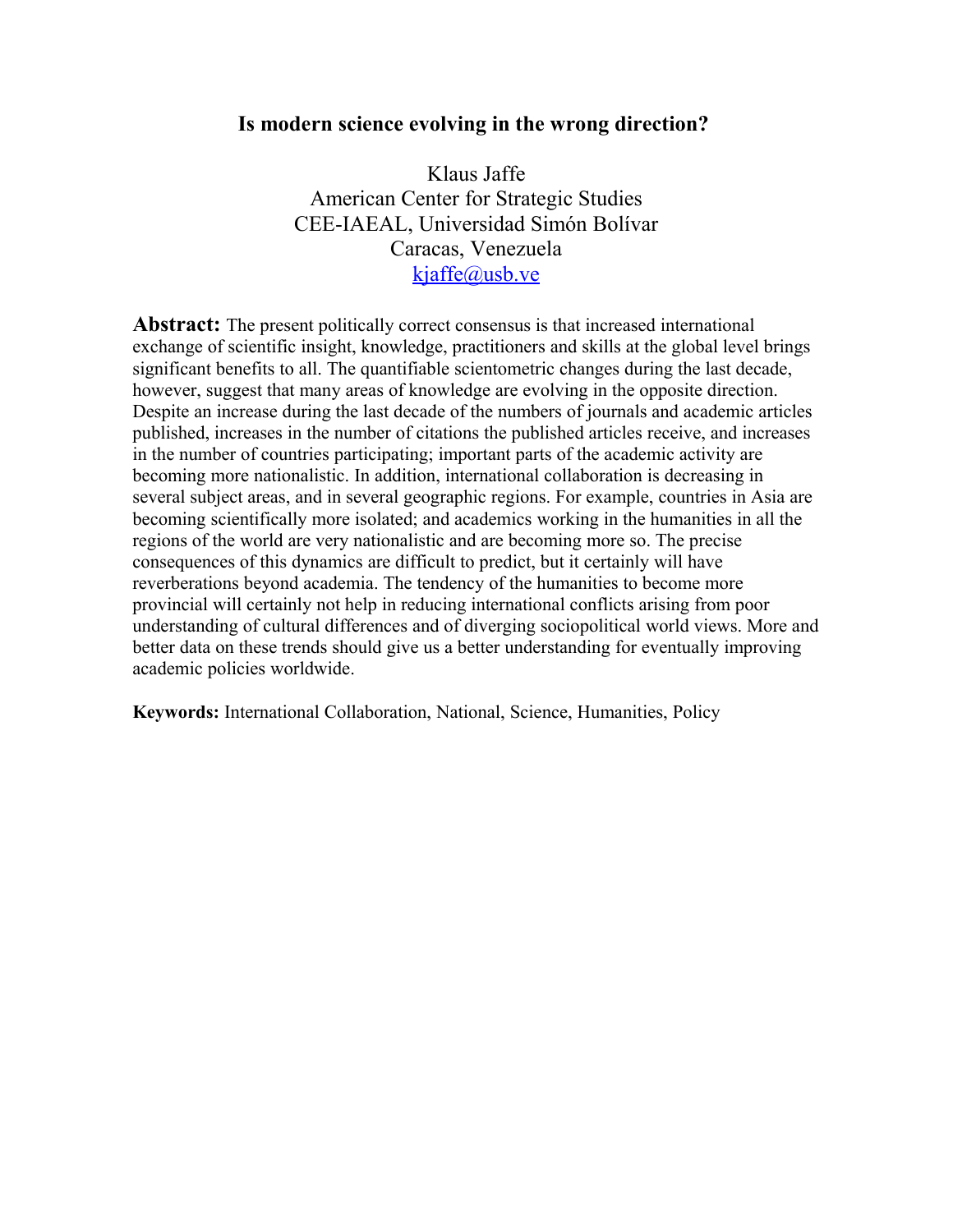### **¿Está evolucionando la ciencia moderna en la dirección equivocada ?**

Klaus Jaffe Centro de Estudios Estratégicos CEE- IAEAL , Universidad Simón Bolívar Caracas, Venezuela kjaffe@usb.ve

**Resumen**: El consenso actual considerado políticamente optimo es que el aumento del intercambio científico internacional incluyendo conocimiento, información , profesionales y habilidades técnicas trae beneficios significativos para todos. Los cambios bibliométricos cuantificables durante la última década, sin embargo , sugieren que muchas áreas del conocimiento están evolucionando en la dirección opuesta . A pesar del aumento en esa década del número de revistas y artículos académicos publicados , el aumento en el número de citas que reciben los artículos publicados, y del aumento en el número de países participantes, partes importantes de la actividad académica son cada vez más nacionalistas. Además, la colaboración internacional está disminuyendo en varias áreas temáticas, y en varias regiones geográficas. Por ejemplo , los países de Asia están cada vez más aislados científicamente, y académicos que trabajan en las humanidades en todas las regiones del mundo son muy nacionalistas y se están convirtiendo aun más centrados en su pais. Las consecuencias precisas de esta dinámica son difíciles de predecir , pero sin duda tendrá repercusiones más allá de los círculos académicos . La tendencia de las humanidades en ser una actividad cada vez mas local, sin duda no ayuda en la reducción de los conflictos internacionales derivados de la mala comprensión de las diferencias culturales y de la divergencia de puntos de vista socio-políticos. Más y mejores datos sobre estas tendencias deberían darnos una mejor comprensión de este fenómeno, que nos permitan diseñar políticas académicas que beneficies a largo plazo a todos los países del mundo .

**Palabras clave** : Colaboración Internacional, Nacionalismo, Ciencias , Humanidades, Política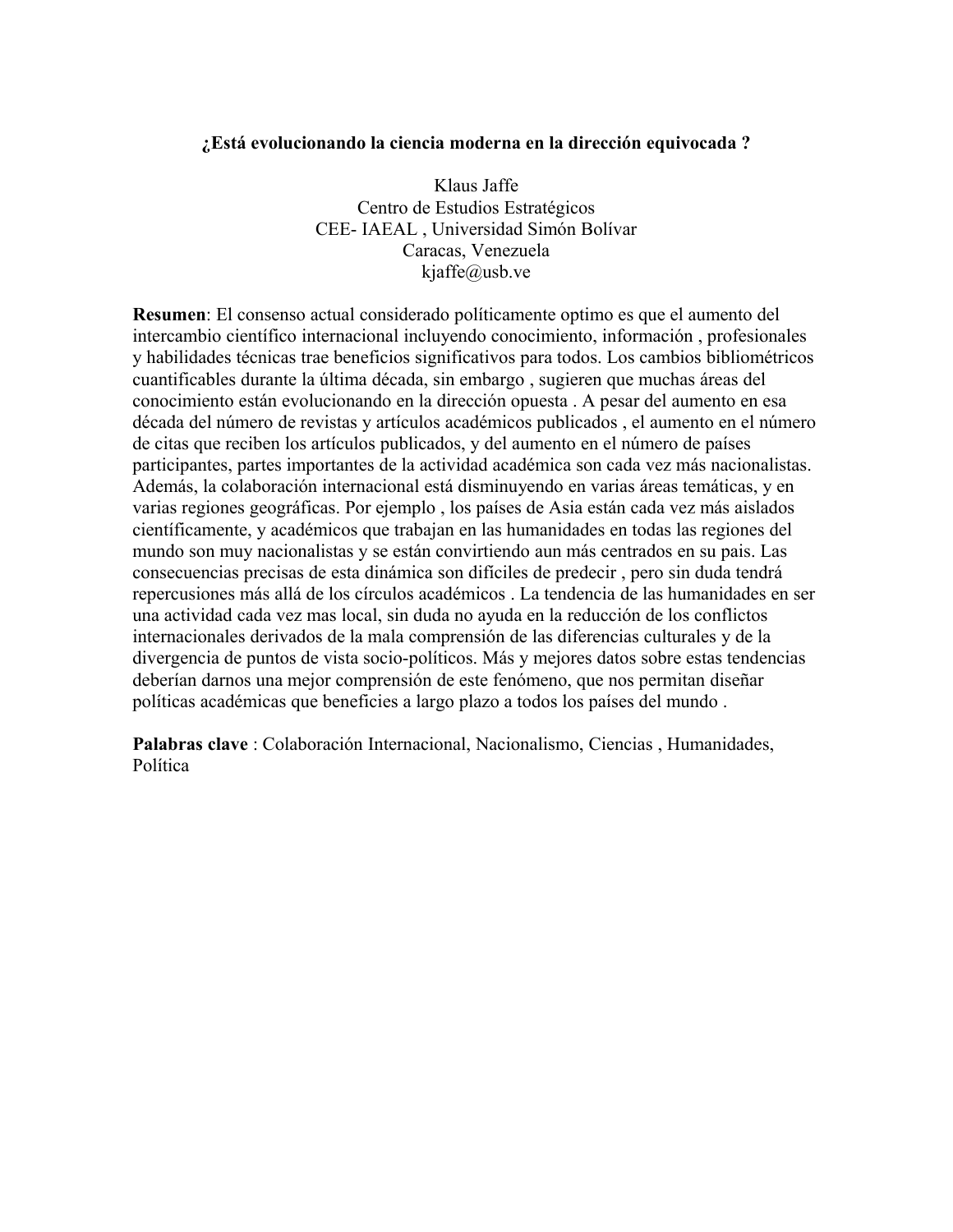### **Introduction**

The emergence of empirical science was the foundation for the revolution in technological expertise that triggered the industrial revolution, which marked the world economy during the last few centuries (Jaffe, 2009). From its beginnings, science was based on international collaboration. Yet science has changed since the days of Galileo, Newton and the foundation of the Academia dei Lincey in 1603 and the Royal Society in 1660. The way we value and promote the different sciences affects our economies (Jaffe, 2005). Knowing how modern sciences are changing and how they will look in future is essential if we want to understand and manage future economic developments.

Different sciences and scientific disciplines cultivate different values and attitudes and show differences in quantifiable characteristics (Fanelli, 2010; Jaffe et al., 2010; Filipi et al. 2012; Fanelli & Glänzel 20l3). We also know that the development of different scientific disciplines has different effects on economic growth. For example, the subject areas with the largest relative number of publication in wealthy countries today are neuroscience and psychology; investment in these areas however does not produce economic growth in less developed countries. In contrast, middle income countries that give more value to basic natural science in a given time period show faster economic growth in the following years (Jaffe et al. 2013b), showing that the structure of the national scientific ecosystem affects society. Additionally, countries whose researchers are less provincial and cite more works from countries different to theirs (have fewer country self-citations) are also those whose scientists produce relatively lower numbers of author self-citations. These countries are the ones producing scientific papers with higher overall citation impact (Jaffe 2011).

A recent report by the Royal Society of London (Royal Society 2011), stresses that international collaboration improves the quality of the scientific papers produced, that Science is increasingly global and multipolar; that the scientific world is becoming increasingly interconnected, with international collaboration on the rise forming networks that span the globe. The report emphasizes a future for exchange of scientific insight, knowledge and skills, with a change of focus of science from the national to the global level that will bring significant benefits to all.

The question posed in the present paper is if modern academia is actually evolving in this direction. Improving our understanding of the changing patterns of science, scientific institutions and academic collaboration, is essential to identify the opportunities and benefits of international collaboration, to consider how they can best be realized, and how they can be harnessed to tackle global problems more effectively.

## **Methods**

In order to answer these questions, changes in available quantitative scientometric variables were computed from 21135 journals, for 20 different subject areas, grouped by Scopus, and reported by SCImago (2007). The statistical methods used (non-parametric correlations using Statistica) were shown to be robust and their limitations were analyzed in detail before (Jaffe et al., 2013a). The time period chosen to sample the data, from 1999 to 2011, guarantees a more or less uniform bibliometric methodology and enough time for the most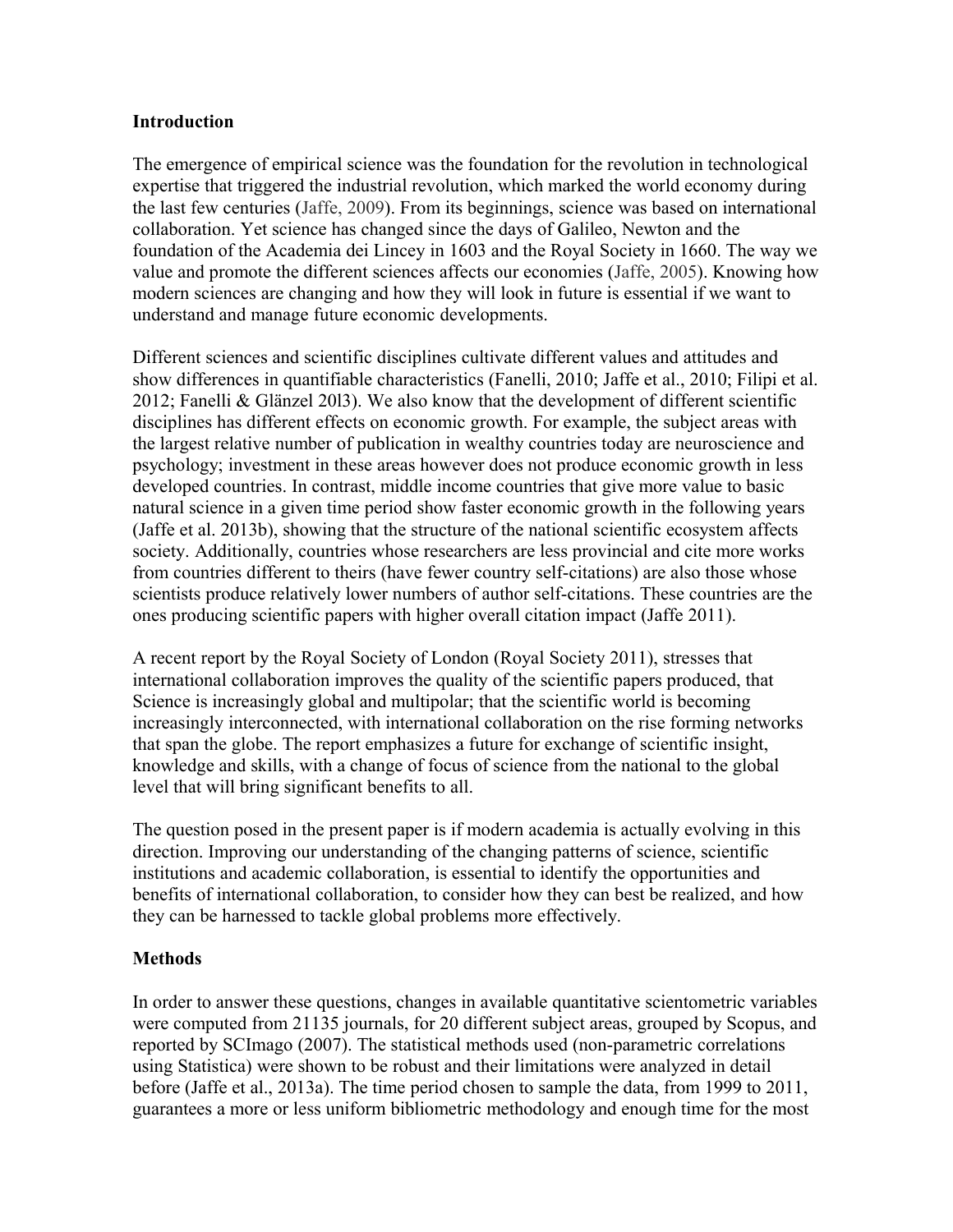recent data pools to have retrieved most of the corresponding data (some journal issues appear years after their listed publication year). Without exceptions, the data used here for 1999 and 2011 were always at the extremes of the range studies, with values for the intermediate years falling between these two extremes. The variables analyzed are summarized in Table 1

|                 | Tubic 1. Oudinium re ratiuolos ascu                                                                                                                                                                   |
|-----------------|-------------------------------------------------------------------------------------------------------------------------------------------------------------------------------------------------------|
| IC              | International Collaboration: Proportion of document with affiliations from more than one country                                                                                                      |
| <b>Journals</b> | Number of Journals tracked by Scopus in a given subject category                                                                                                                                      |
| Doc/Jour        | Number of citable documents per journal in a given subject category                                                                                                                                   |
| Countries       | Number of countries reported in the addresses of the authors of the papers in that subject category                                                                                                   |
| <b>Ref/Doc</b>  | Number of references in the papers published in that subject category                                                                                                                                 |
| Cit/Doc         | Number of citations received during the following 3 years after publication by papers in that<br>subject category                                                                                     |
| $\csc$          | Level of provinciality or degree of country-self citation measured as the proportion of citations<br>from the same country as the source paper. Country self-citations include author-self citations. |

**Table 1**: Quantitative variables used

#### **Results**

The results from this analysis revealed various features that differ between subject areas. For example, different subject areas vary in the number of papers their journal publishes. During the 12 year period studied, all subject areas increased the number of their journals, the average number of papers published in these journals, and the number of citation per article published. The relative difference between subject areas in the number of journals and average number of papers per journal changed little during this period (Figure 1).

**Figure 1**: Average number of papers per journal (Doc/Jour) plotted against the total number of journals registered by Scopus (Journals) for each of the subject area for two different years. The size of bubbles is proportional to the average total number of citations for papers published 3 years earlier (Cit/Doc) as computed by SCImago (2009).

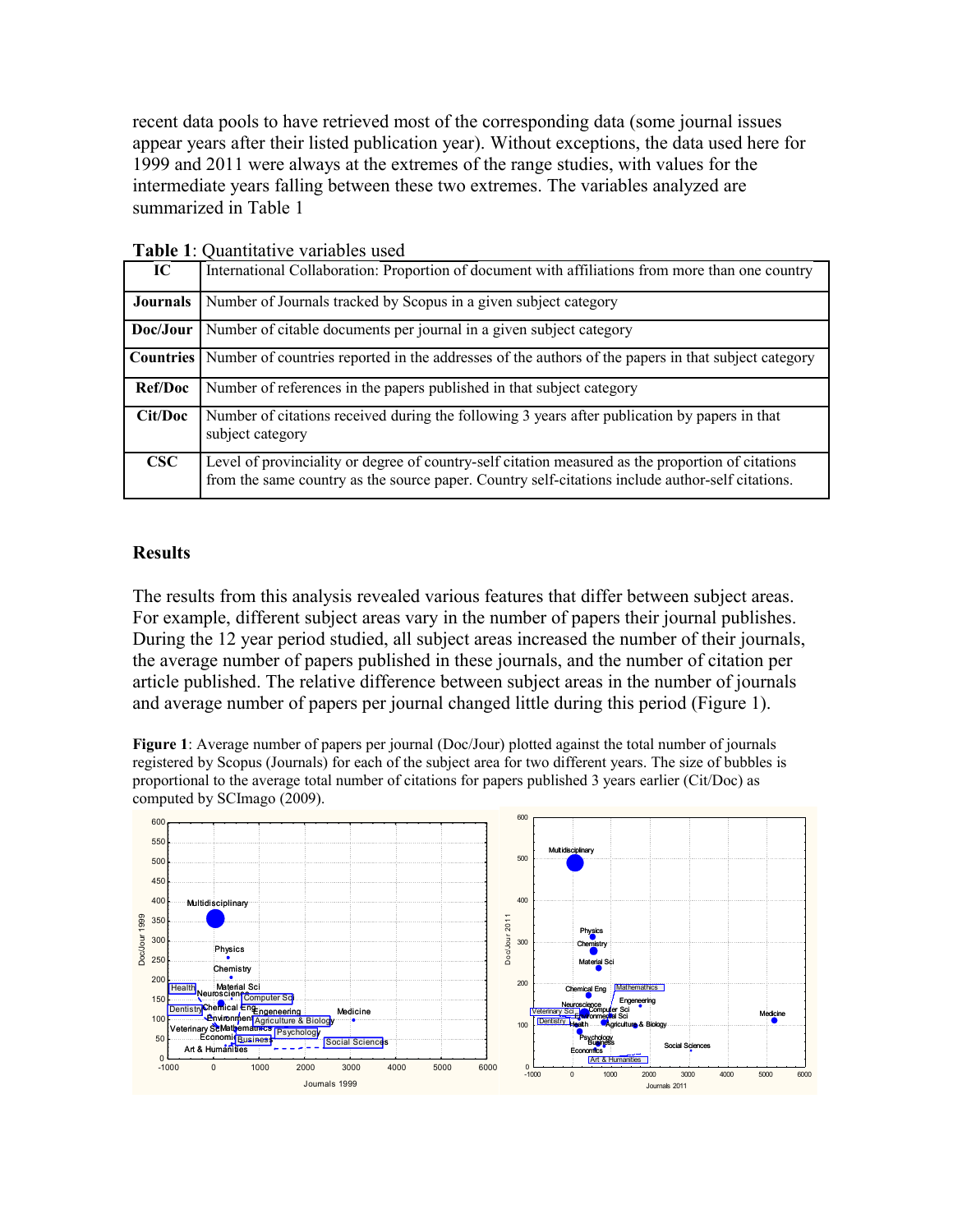**Table 2**: Gamma correlations of the relationship between different bibliometric measures taken in the same year for the different subject areas. (For example, the correlation between the number of countries reported in the publications and the number of journals in that subject area in 1999 is 0.68)

|                       | Journals | р     | Doc/Jour | р     |
|-----------------------|----------|-------|----------|-------|
| <b>Countries 1999</b> | 0.65     | 0.002 | 0.23     | 0.33  |
| <b>Countries 2011</b> | 0.62     | 0.003 | 0.19     | 0.42  |
| Ref/Doc 1999          | 0.19     | 0.42  | $-0.45$  | 0.0.5 |
| Ref/Doc 2011          | $-0.09$  | 0.69  | $-0.13$  | 0.6   |
| <b>Cit/Doc 1999</b>   | $-0.40$  | 0.08  | 0.66     | 0.001 |
| <b>Cit/Doc 2011</b>   | $-0.40$  | 0.08  | 0.64     | 0.003 |
| <b>CSC 1999</b>       | 0.09     | 0.69  | $-0.53$  | 0.01  |
| <b>CSC 2011</b>       | 0.46     | 0.04  | $-0.25$  | 0.28  |

A finer quantitative statistical analysis of the scientometric differences between the 20 subject areas studied is presented in Table 2. This analysis shows that in the two time periods studied, the number of journals in each subject area correlated with the number of countries in which the scientist publishing the papers came from. That is, the more journals the subject areas possessed, the more diverse the countries that had active scientists in the subject category. Subject areas with journals with high number of publications (Pub/Jour)), published papers with high citation rates and relatively lower country-self-citation rates (CSC). That is, subject areas with high average citation rates published more papers per journal, and those papers had relatively lower country-self-citations.

**Figure 2**: Changes in country self-citation rates (CSC) between 1999 and the year 2011 plotted against changes in citation impact (Cit/Doc) during the same time period. The size of bubbles is proportional to Cit/Doc in 1999. The line shows the linear regression.

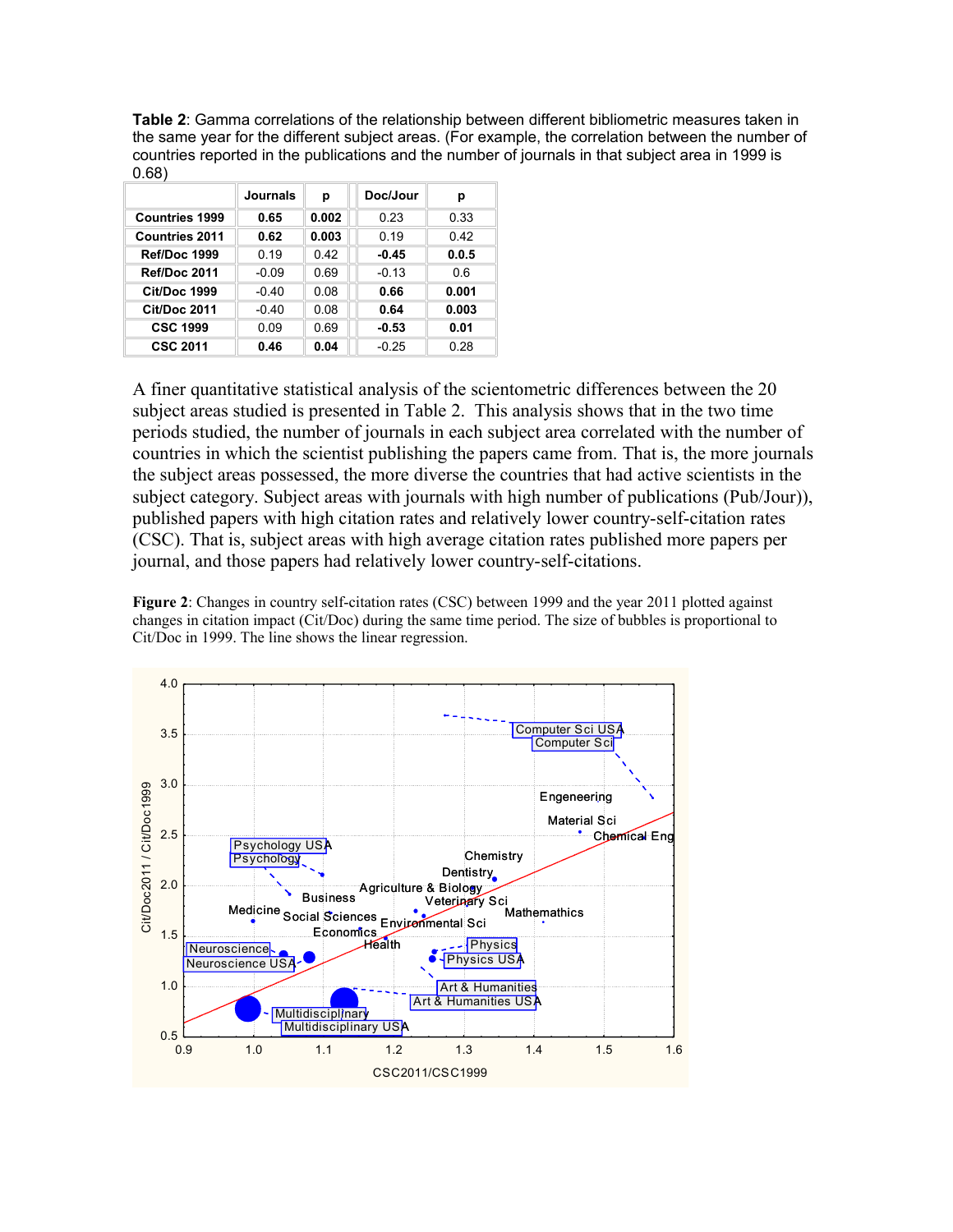**Table 3**: Gamma correlations comparing the changes in bibliometric variables of the subject areas from 1999 to 2011, expressed as the ratio of the variable for 2011/1999.

| " indicate correlations with p<0.05 and "" p<0.01 |                  |                  |                  |                     |                   |  |  |
|---------------------------------------------------|------------------|------------------|------------------|---------------------|-------------------|--|--|
|                                                   | Ratio<br>Country | Ratio<br>Cit/Doc | Ratio<br>Ref/Doc | Ratio<br><b>CSC</b> | Ratio<br>Doc/Jour |  |  |
| <b>Ratio Journals</b>                             | $0.50**$         | $-0.30$          | $-0.25$          | $-0.21$             | 0.05              |  |  |
| <b>Ratio Country</b>                              |                  | $-0.30$          | $-0.17$          | $-0.17$             | $-0.03$           |  |  |
| <b>Ratio Cit/Doc</b>                              |                  |                  | 0.18             | $0.52**$            | $0.38**$          |  |  |
| <b>Ratio Ref/Doc</b>                              |                  |                  |                  | 0.18                | $-0.04$           |  |  |
| <b>Ratio CSC</b>                                  |                  |                  |                  | L                   | $0.42**$          |  |  |

| * indicate correlations with p<0.05 and ** p<0.01 |  |  |
|---------------------------------------------------|--|--|

If we focus on the change during the 12 year period, we detect a pattern of statistically significant correlations (Table 3) that shows that increases in journal numbers (Journals) correlated with increases in the number of countries participating (Countries). It also showed that the change in citation impact (Cit/Doc) correlated positively with the change in the degree of country-self-citation (CSC) and with number of documents published per journals (Doc/Jour). Increases in country-self-citations (CSC) correlated with increases in citation impact (Cit/Doc) and with increases in number of documents per journal (Doc/Jour). That is, subject areas with many new journals, publishing articles with fewer references per paper, and had higher county-self-citations.

These changes in time are presented graphically in Figure 2 which shows that, except for multidisciplinary sciences and art and humanities, all subject areas increased their citation impact (Cit/Doc 2011 / Cit/Doc1999), and to a lower degree, also their country-selfcitations (CSC2011/CSC1999). The subject areas with the largest increase in citations and the ones with the largest increase in country-self-citations were the ones which had the lowest citation impact in 1999.

These trends were similar for world wide data and data for the USA only, the country with the largest scientific activity in the world (19.5% of the total in 2011). The USA however showed some remarkable differences in some subject areas. For example in Computer Science, the increase in country-self-citations was much larger in the rest of the world compared to the USA, but that was due to the fact that the USA had the highest countryself-citations, together with Iran, in 1999.

The data then shows that although all subject areas increased their scientific activity (Fig 1), they also increased their CSC (Fig 2), except in multidisciplinary sciences (with a low CSC). The arts and humanities with one of the highest CSC, slightly increased CSC further although. That is, all academic subject areas, except multidisciplinary science, are becoming more nationalistic or provincial. Multidisciplinary science seems to be particular in that it has few journals, maintains a high impact factor and was the only subject area that decreased its CSC.

A separate analysis showed that the trend in International Collaboration (IC) was very heterogeneous between the geographical regions studied (Figure 3). The Pacific region had the third highest IC in 1999 and increased to first place in 2011. Western Europe and North America also increased their IC reaching second and fifth place respectively in 2011. But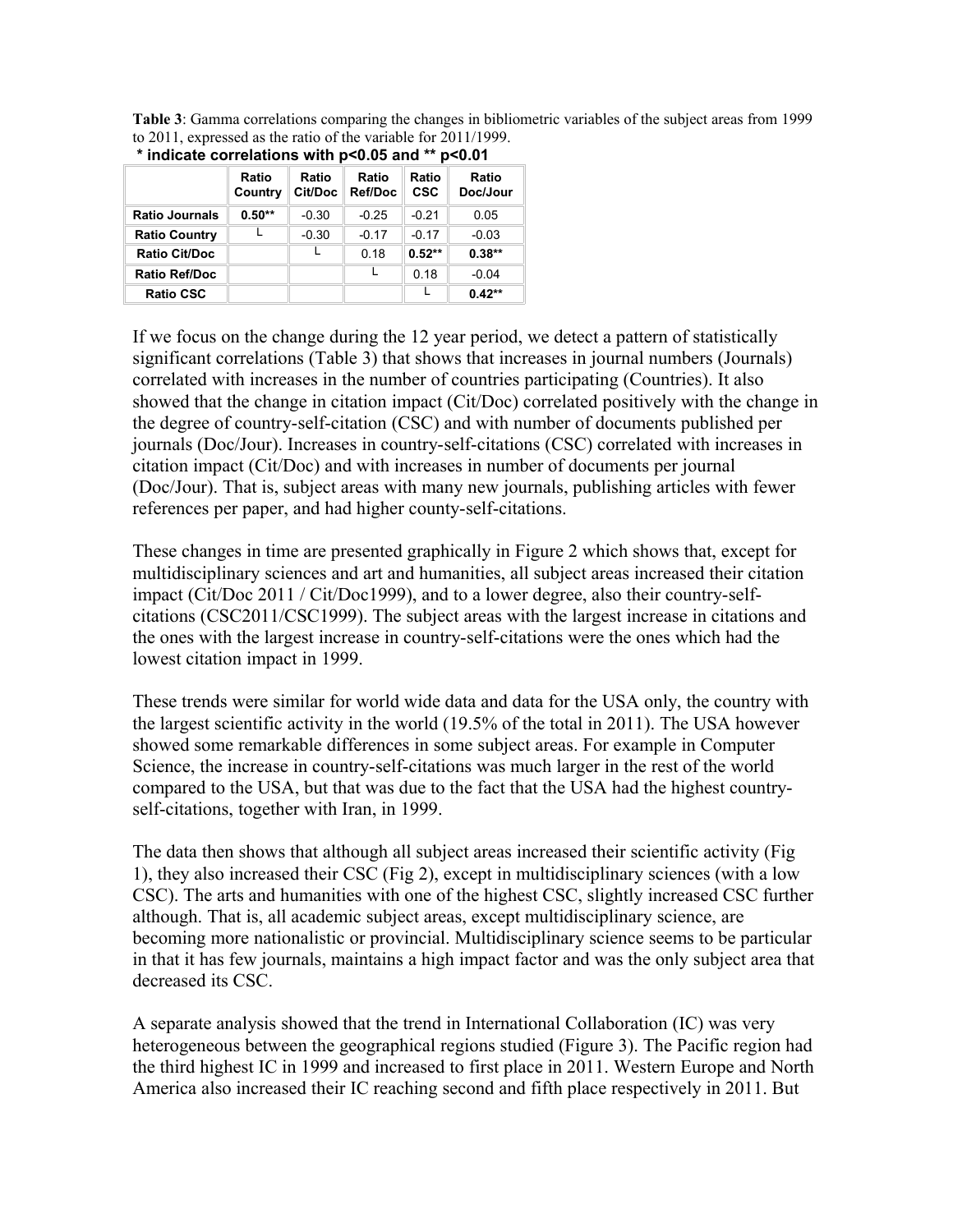Latin America Eastern Europe and the Asian Region reduced their IC between 1999 and 2011. The Asian Region had the worst IC in both years.



**Figure 3:** Percentage of papers with coauthors from different counties (IC) for seven different geographical regions in 1999 and 2011

In Figure 4 we compare the region with the second highest rate of IC, Western Europe, with Asia showing the lowest IC. In both regions, Humanities had the lowest IC whereas Multidisciplinary Sciences and Physics in Western Europe, and Economics and Psychology in Asia, were the subject areas with the highest IC.

The different subject areas showed large variations in their rate of change in IC during the 12 years studied (Figure 5). IC in Arts & Humanities decreased in 2011 compared to 1999 in all four geographical regions, even considering that IC in this subject area was the lowest in 1999. IC among engineers and computer scientists increased in all four regions in that period. In Asia, IC in Business, Medicine and Chemistry increased the most, whereas in Western Europe it was IC in Engineering, Medicine and Psychology. In general, the pattern for North America was similar to that of Western Europe (see SM3 supplementary information). Subject areas that showed large IC in North America and Western Europe in 1999, where the ones with the smallest further expansion in IC in Western Europe as assessed in 2011, except Arts & Humanities (Fig 5).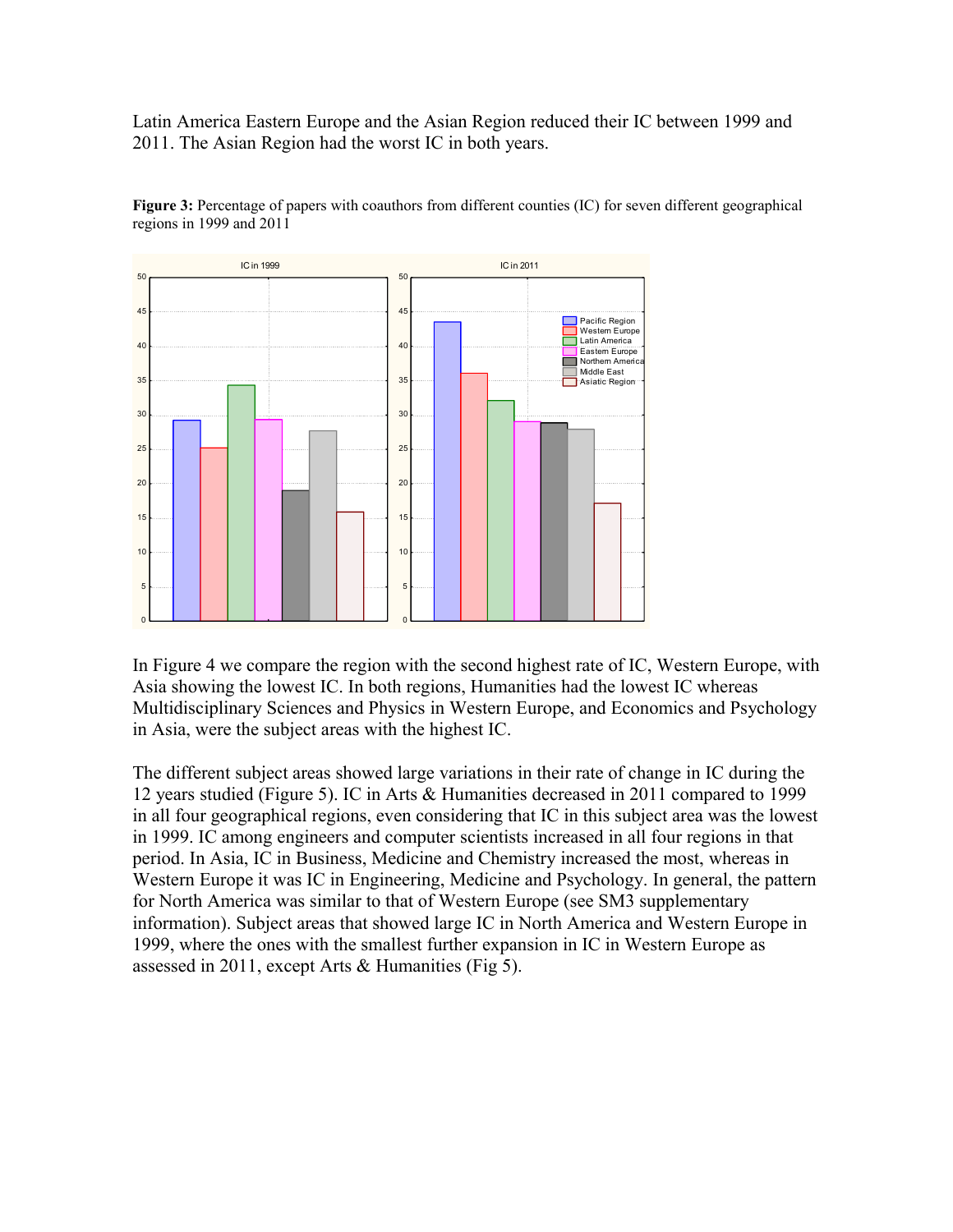**Figure 4:** Percentage of International Collaboration (IC) in different subjected areas in Asia plotted against IC in Western Europe. The size of the bubbles is proportional to the citation impact (Cit/Doc) in of the subject area in 2011.



**Figure 5:** Rate of change in International Collaboration (IC) expressed as IC in 2011 / IC in 1999. This rate for different subjected areas in Asia is plotted against that in the same subject areas Western Europe. The size of the bubbles is proportional to IC of the subject area in the North America in 1999.

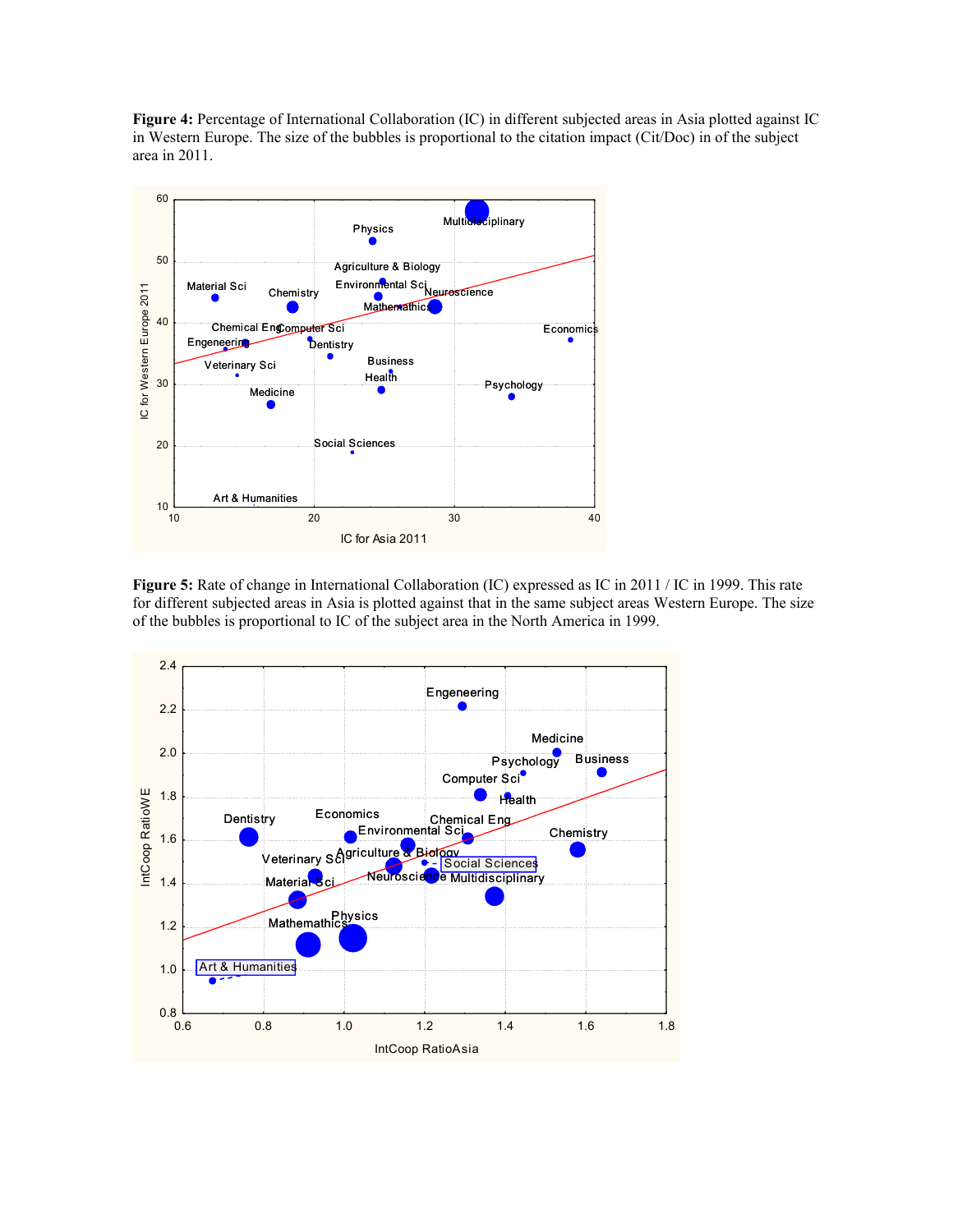#### **Discussion**

The results show that bibliometric trends, reported some decades ago (Frame & Carpenter 1979; Luukkonen 1992; Persson et al., 2004), continue to be valid. That is, the more basic the field of knowledge, the greater the proportion of international collaboration; and the larger the national scientific enterprise, the smaller the proportion of international collaboration.

The data reflect the many new online journals started by scientists in an increasing number of countries during the last decade, increasing the overall number of journals and the number of countries participating in the scientific activity of the different subject areas. Some subject areas, such as Multidisciplinary Science, have fewer journals publishing more articles, whereas others, such as Medicine, have many journals, each one publishing fewer articles. This difference was maintained during the time period studied. Thus, some characteristics of subject areas seem to be resilient to change despite the large increment in journals.

The surprising result of this study is the tendency in the last decade for several areas to increase their country self-citations and to decrease their International Collaborations. That is, several subject areas and several geographic areas are become more provincial, where some disciplines and countries become more isolated respect to scientific activity, a trend completely opposite to that recommended by the Royal Society (2011). This policy document concluded that international "collaboration brings significant benefits, both measurable (such as increased citation impact and access to new markets), and less easily quantifiable outputs, such as broadening research horizons. The facilitation of collaboration, therefore, has a positive impact not only on the science conducted, but on the broader objectives for any science system (be that enhancing domestic prosperity or addressing specific challenges)".

International Collaboration was highest and continued to expand faster in subject areas related to basic natural science, and was lower and increased less in areas of applied sciences and the humanities. This trend is consistent with the advice of some politically influential economists (Sachs, 2005; Hausmann et al 2011 for example) who recommend nations to focus on applied research relevant to their specific national problems. They advise countries to plan their scientific activity to achieve practical. It is thus very interesting to observe the economic success of countries not following this recommendation, but that invest relatively more in basic natural science (Jaffe et al., 2013b). The present analysis favors the view that focusing on fomenting basic research might foment more international collaborations, because we know that applied research foments less international collaboration than basic research in natural sciences (Frame & Carpenter 1979). International Collaboration in basic research spills over other areas, strengthening competitive advantages developed through international competition, unleashing synergies that stimulate economic growth (Stutz  $\&$  Barney, 2007). Politicians and humanist in general believe in the unbound capabilities of our mind to plan our future. Basic science though acknowledges that the future is often unpredictable, and works fomenting synergies and favoring creative serendipity.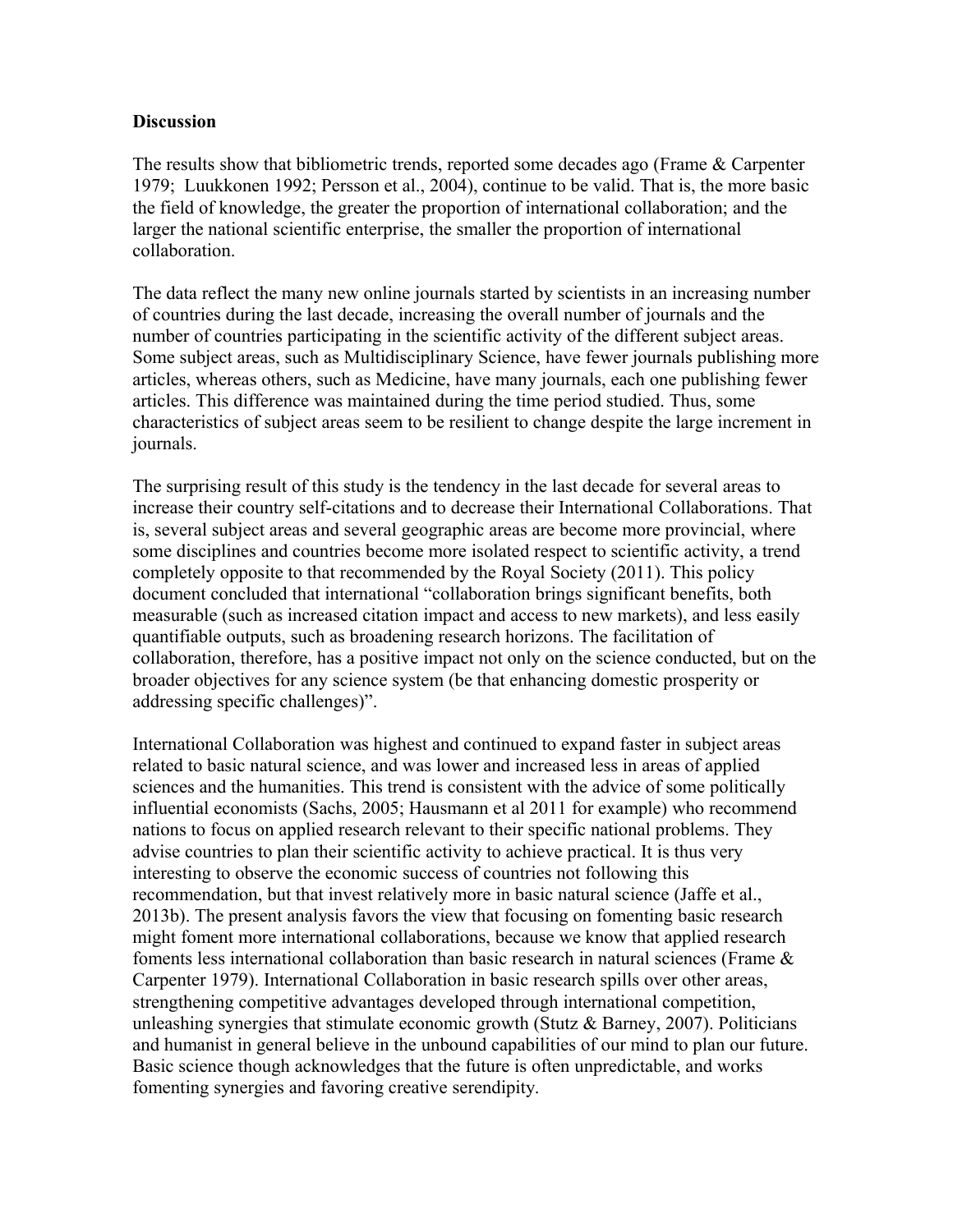Clearly, the health of all parts of the present international academic system is not robust. Several subject areas are becoming less international, and several countries are becoming academically more isolated. The consequence of this dynamics is difficult to predict, but it will have reverberations beyond science, and thus should be studied more carefully. The tendency of the humanities to become more isolated will certainly not help in reducing international conflicts arising from poor understanding of cultural differences and of diverging sociopolitical world views. More and better data on these trends should give us a better understanding for eventually improving policies fomenting knowledge in general and science and humanities in particular worldwide.

## **References**

Fanelli D, Glänzel W (2013) Bibliometric Evidence for a Hierarchy of the Sciences. PLoS ONE 8(6): e66938. doi:10.1371/journal.pone.0066938 Fanelli D. (2010). ''Positive'' Results Increase Down the Hierarchy of the Sciences PLoS ONE 5(4): e10068. doi:10.1371/journal.pone.0010068 Filipi N. Silva, Francisco A. Rodrigues, Osvaldo N. Oliveira Jr, Luciano da F. Costa (2012). Quantifying the interdisciplinarity of scientific journals and fields. arXiv:1203.4807v1 Frame J.D and Carpenter M P (1979) International Research Collaboration. Social Studies of Science 9: 481-497. Hausmann R, Hidalgo CA, Bustos S, Coscia M, Chung S, Jimenez J, Simoes A, Yıldırım MA (2011) The Atlas of Economic Complexity: mapping paths to prosperity. Jaffe K (2005) Science, religion and economic development. Interciencia 30: 370–373. Jaffe K (2009) What is Science? An interdisciplinary perspective. University Press of America, USA. Jaffe K, Caicedo M, Manzanares M, Gil M, Rios A, et al. (2013) Productivity in Physical and Chemical Science Predicts the Future Economic Growth of Developing Countries Better than Other Popular Indices. PLoS ONE 8(6): e66239. doi:10.1371/journal.pone.0066239 Jaffe K, Rios A, Florez A (2013) Statistics shows that economic prosperity needs both high scientific productivity and complex technological knowledge, but in different ways. Interciencia 38: 150–156. Jaffe K. (2011) Do countries with lower self-citation rates produce higher impact papers? Or, does humility pay. Interciencia 36: 696-698. Jaffe, K., Florez, A., Grigorieva, V. Masciti, M., Castro, I. (2010) Comparing skills and attitudes of scientists, musicians, politicians and students, Jaffe, K., Florez, A., Grigorieva, V. Masciti, M., Castro, I. Interciencia 35, 545-552. Luukkonen T (1992) Understanding Patterns of International Scientific Collaboration. Science Technology Human Values. 17: 101-126. Persson O, Flanzel W. Danell R. (2004) [Inflationary bibliometric values: The role of](http://www.akademiai.com/content/h880j22v8t145572/)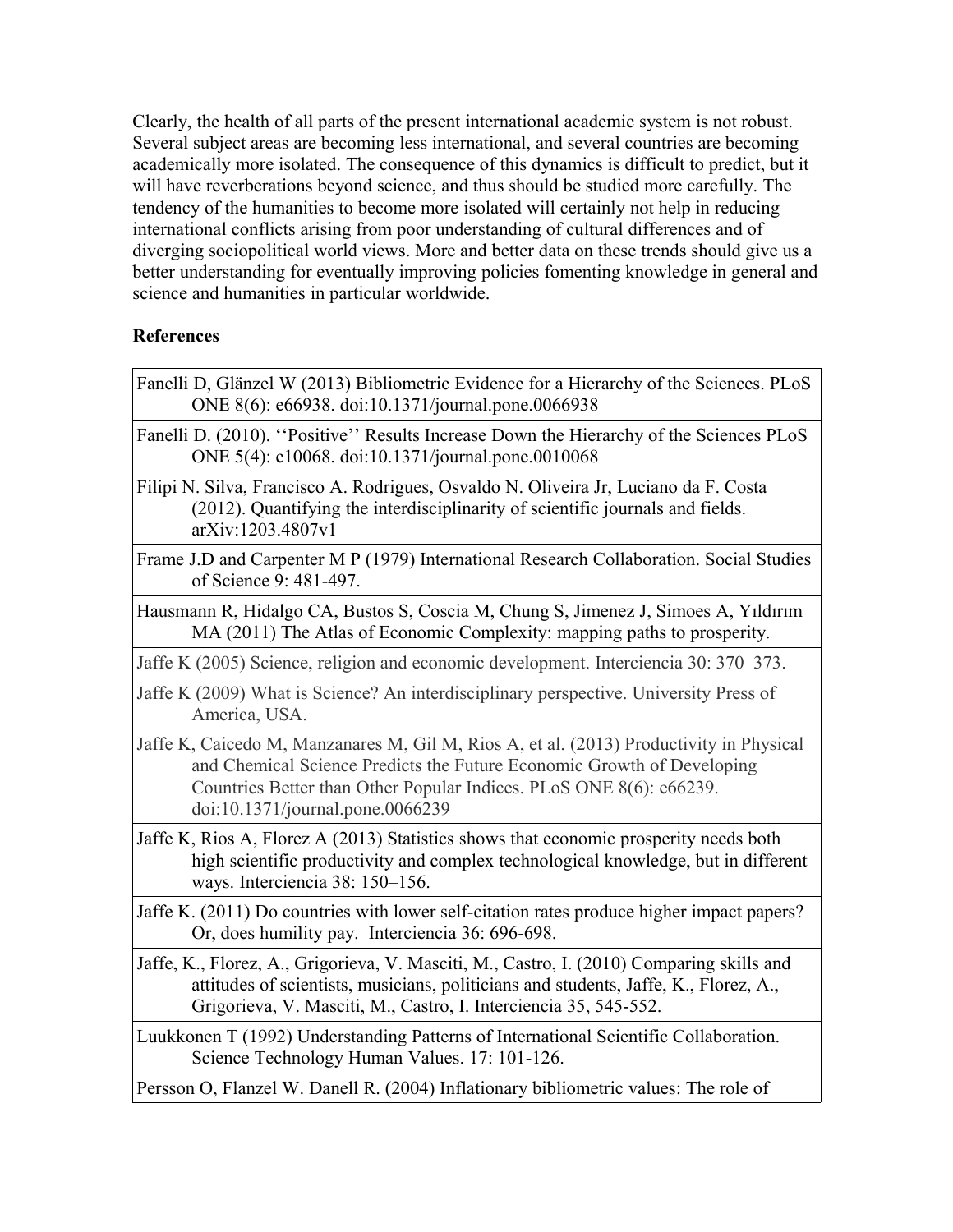[scientific collaboration and the need for relative indicators in evaluative studies.](http://www.akademiai.com/content/h880j22v8t145572/) Scientometrics 60: 421-432.

Royal Society (2011) Knowledge, Networks and Nations: Global Scientific Collaboration in the 21st Century. RS Policy document 03/11. London, UK: [http://royalsociety.org/uploadedFiles/Royal\\_Society\\_Content/Influencing\\_Policy/R](http://royalsociety.org/uploadedFiles/Royal_Society_Content/Influencing_Policy/Reports/2011-03-28-Knowledge-networks-nations.pdf) [eports/2011-03-28-Knowledge-networks-nations.pdf](http://royalsociety.org/uploadedFiles/Royal_Society_Content/Influencing_Policy/Reports/2011-03-28-Knowledge-networks-nations.pdf)

Sachs J (2005) The end of Poverty. Penguin Press 416 pp.

SCImago (2007) SJR — SCImago Journal & Country Rank. Retrieved from 14-8 to 12-9, 2013 from [http:www.scimagojr.com](http://www.plosone.org/article/www.scimagojr.com)

Stutz, F.P. Barney, W (2007). *The world economy: resources, location, trade and development* (5th ed. ed.). Upper Saddle River: Pearson.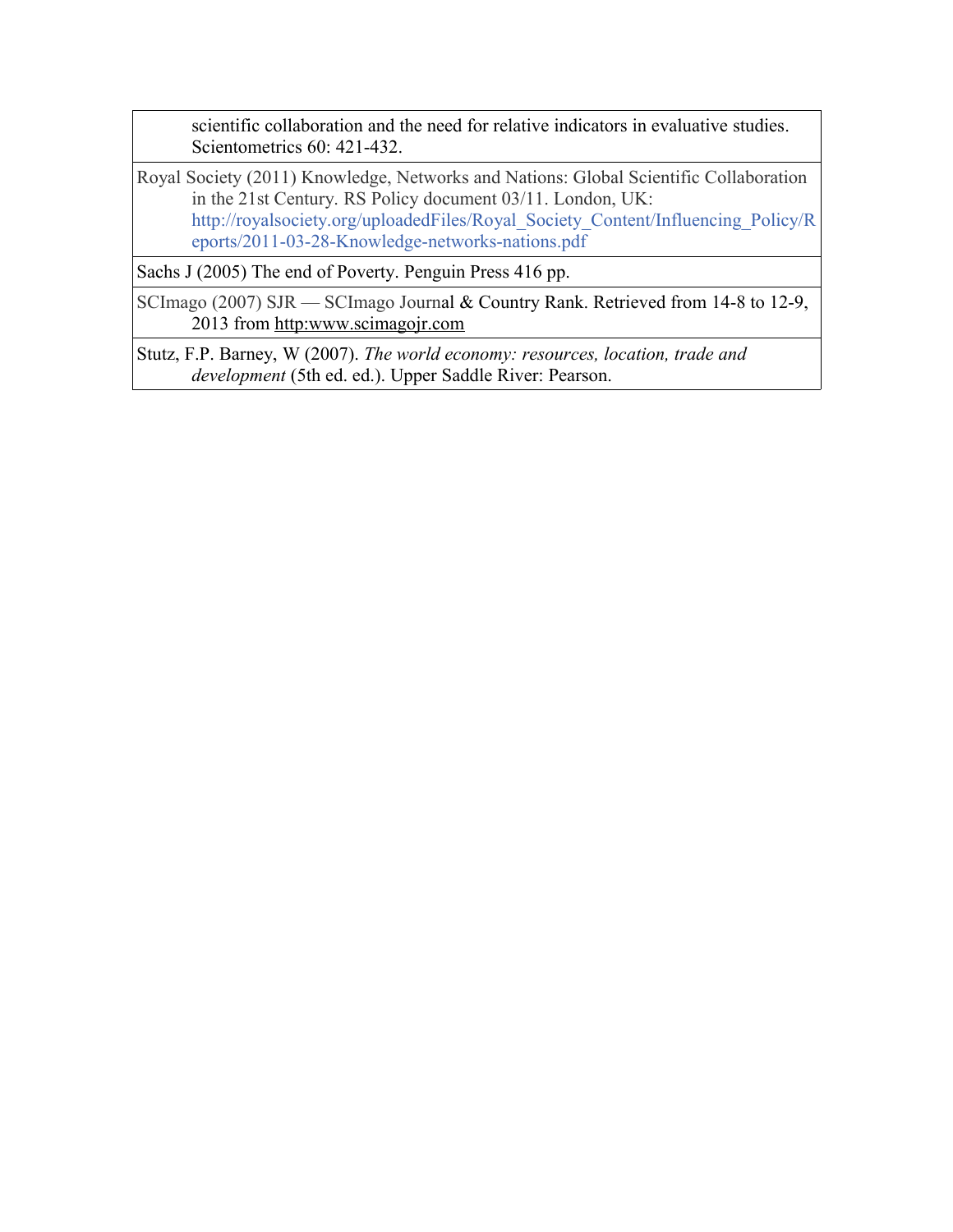

**Figure 2**:

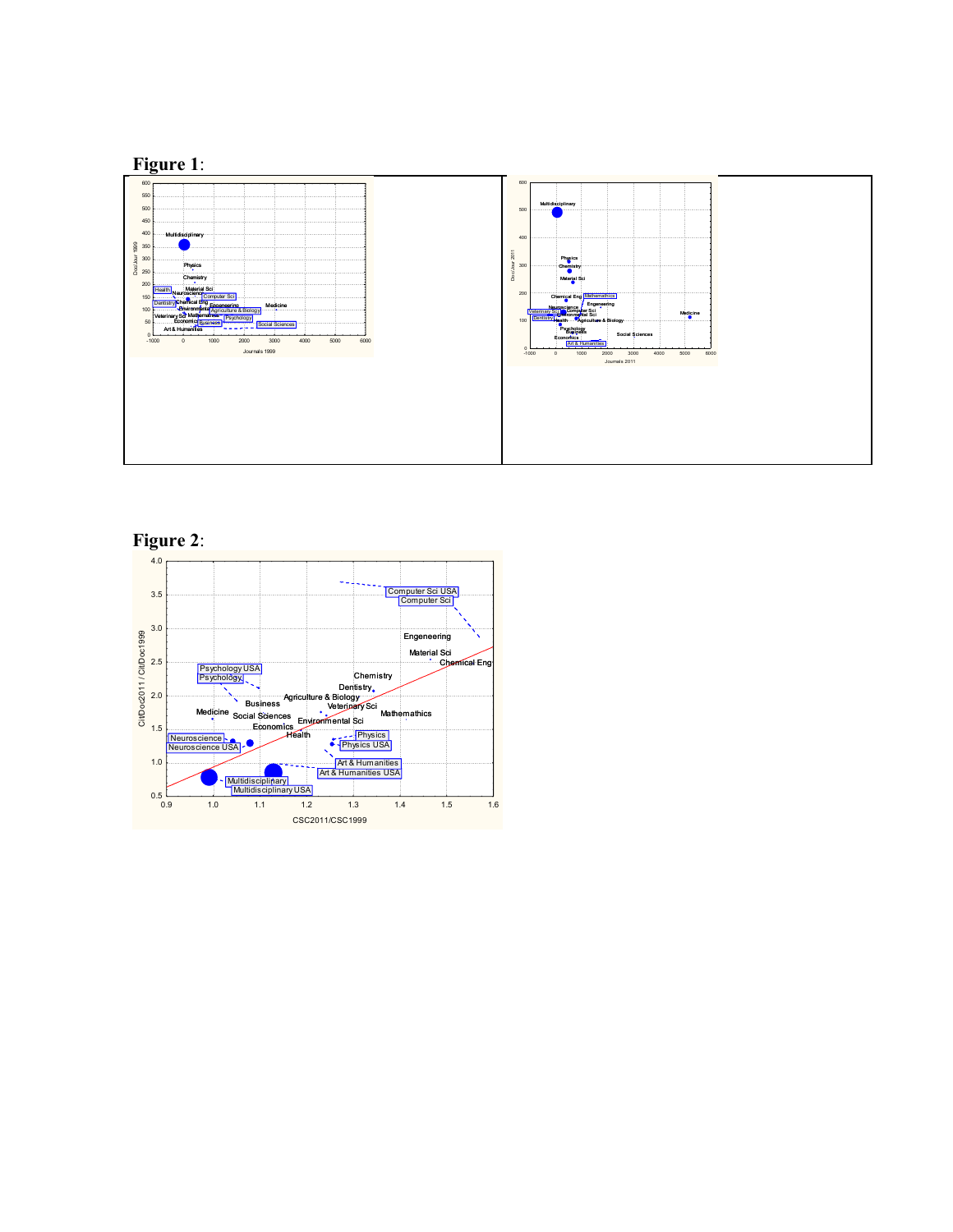# **Figure 3:**



#### **Figure 4:** .

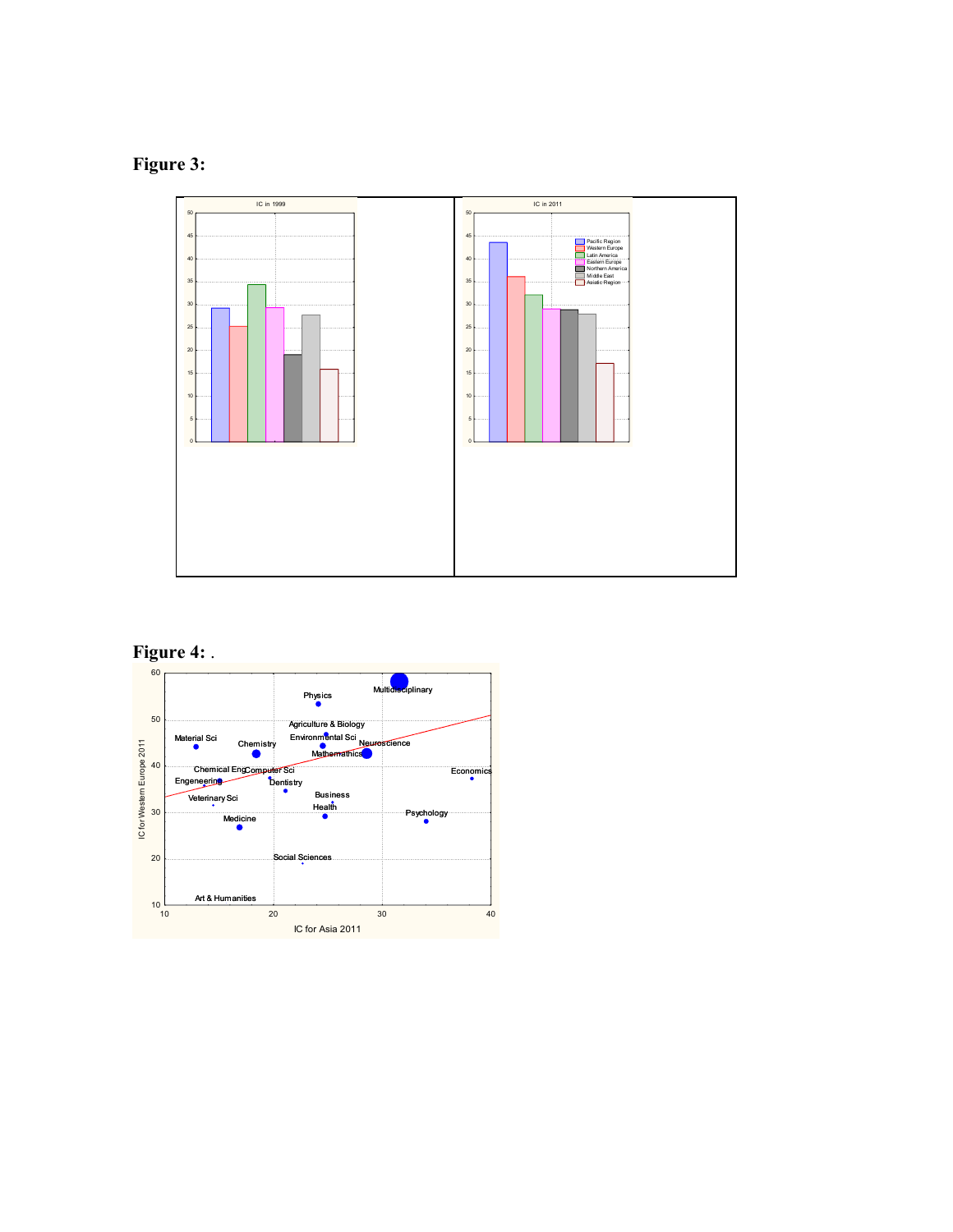